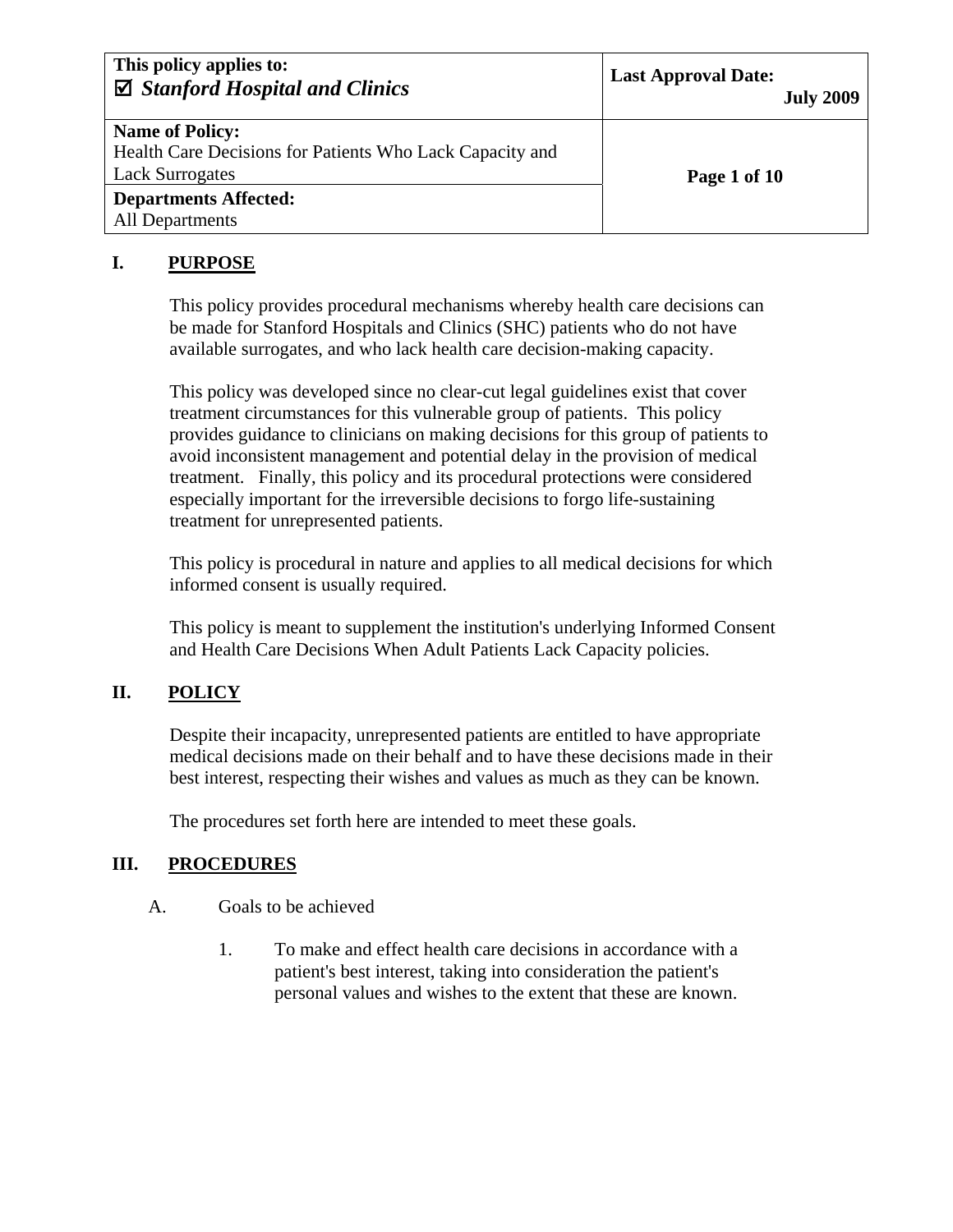| This policy applies to:<br>$\boxtimes$ Stanford Hospital and Clinics | <b>Last Approval Date:</b><br><b>July 2009</b> |
|----------------------------------------------------------------------|------------------------------------------------|
| <b>Name of Policy:</b>                                               |                                                |
| Health Care Decisions for Patients Who Lack Capacity and             |                                                |
| <b>Lack Surrogates</b>                                               | Page 2 of 10                                   |
| <b>Departments Affected:</b>                                         |                                                |
| All Departments                                                      |                                                |

- 2. To establish uniform procedures to implement appropriate health care decisions for unrepresented patients. Appropriate health care decisions include both the provision of needed and wanted medical treatment, and the avoidance of non-beneficial or excessively burdensome treatment. Appropriate health care decisions are also those that are based on sound medical advice and made without the influence of material conflicts of interest.
- B. Circumstances where policy is not applicable or is applied only with additional considerations
	- 1. This policy does not apply in emergency medical situations.
	- 2. This policy does not apply in situations where, using sound medical judgment, a physician makes a bedside decision to cease attempts at cardio-pulmonary resuscitation of a patient.
	- 3. If the Public Guardian is appointed, the Public Guardian must be involved in medical decision-making under this policy. Medical circumstances will dictate when medical providers can delay decision-making in order to include the Public Guardian.
	- 4. Hospital legal counsel should be consulted if a decision to withdraw treatment is likely to result in the death of the patient and if any of the following circumstances apply:
		- a. The patient's condition is the result of an injury that appears to have been inflicted by a criminal act.
		- b. The patient's condition was created or aggravated by a medical accident.
		- c. The patient is pregnant.
		- d. The patient is a parent with sole custody or responsibility for support of a minor child.
- C. Application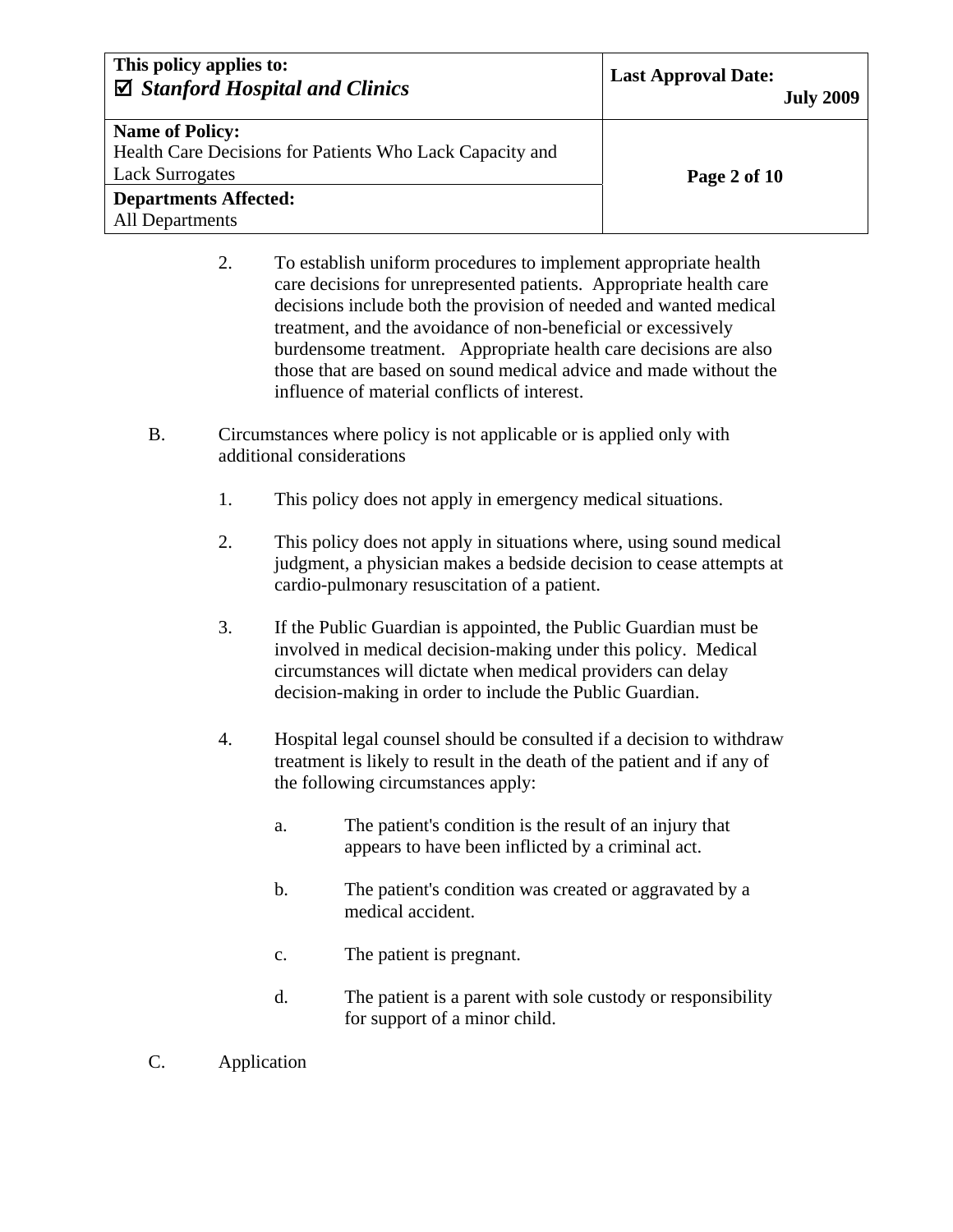| This policy applies to:<br>$\boxtimes$ Stanford Hospital and Clinics | <b>Last Approval Date:</b><br><b>July 2009</b> |
|----------------------------------------------------------------------|------------------------------------------------|
| <b>Name of Policy:</b>                                               |                                                |
| Health Care Decisions for Patients Who Lack Capacity and             |                                                |
| <b>Lack Surrogates</b>                                               | Page 3 of 10                                   |
| <b>Departments Affected:</b>                                         |                                                |
| <b>All Departments</b>                                               |                                                |

The patient's age, sex, religion, ethnic or social status, the ability to pay for healthcare services, or avoidance of burden to family or to society shall not be used to bias considerations about the appropriateness of any health care decision under this policy.

- D. In order to qualify for treatment under this policy, the patient must meet the following criteria:
	- 1. Incapacity. The patient has been determined by the primary physician (with assistance from appropriate consulting physicians if necessary) to lack capacity to make health care decisions. The primary care physician should, if possible, communicate that determination to the patient. Capacity means a patient's ability to understand the nature and consequences of proposed health care, including its significant benefits, risks, and alternatives, and to make and communicate a health care decision.
	- 2. Unrepresented. No agent, surrogate, conservator, or guardian has been designated or appointed to act on behalf of the patient.
	- 3. No dispositive individual health care instruction is known to exist.
	- 4. No surrogate decision-maker can be selected or a surrogate is not reasonably available. For the purpose of this policy, a surrogate must be an adult, and can be a family member. Also, an individual with a close personal relationship to the patient can serve as a surrogate. Any surrogate needs to have shown care and concern for the patient's welfare and must have some familiarity with the patient's activities, health, religious beliefs and values. There must be medical record documentation (such as by a social service worker) that this surrogate has been interviewed and satisfies the above criteria to serve as a surrogate decision-maker.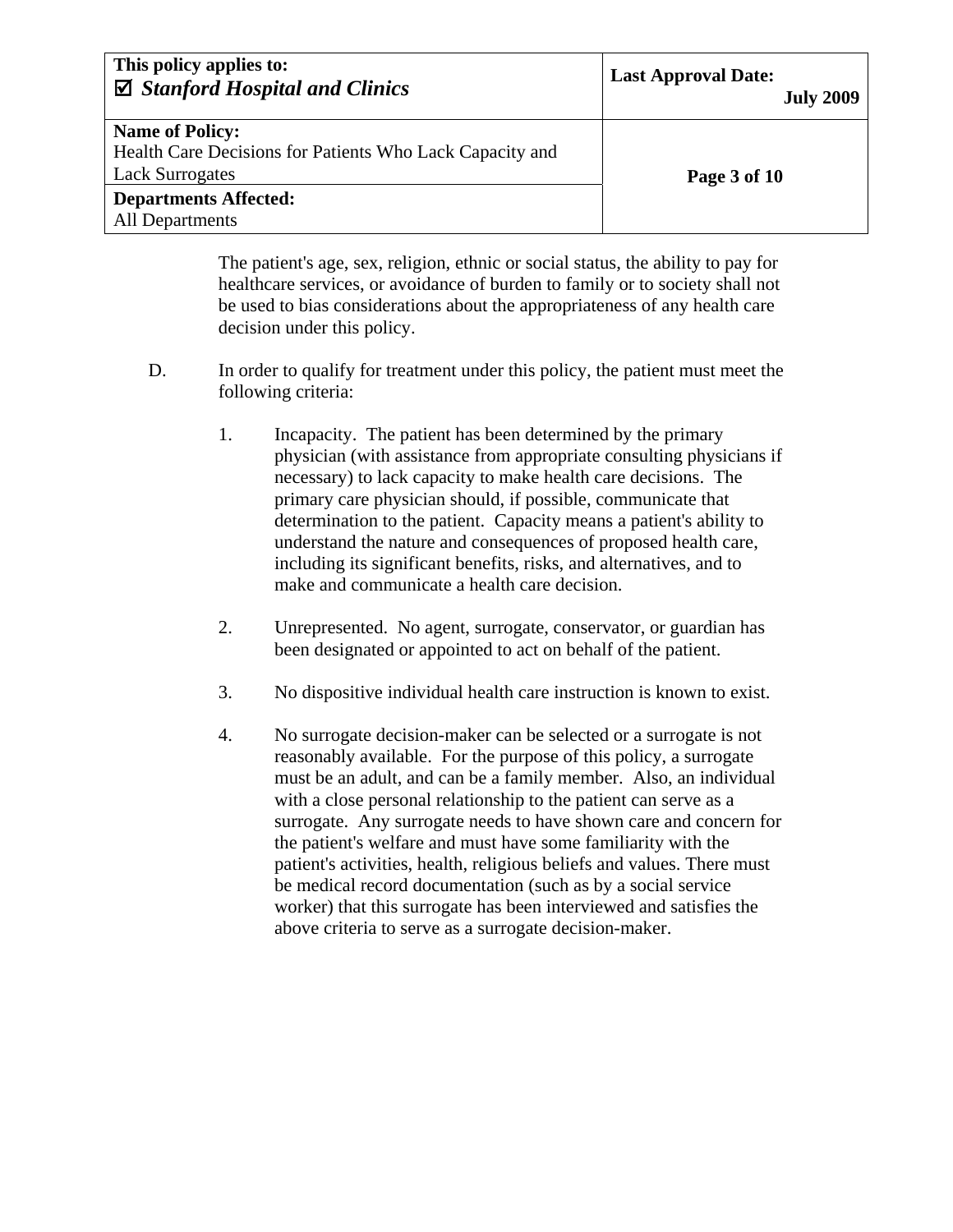| This policy applies to:<br>$\boxtimes$ Stanford Hospital and Clinics | <b>Last Approval Date:</b><br><b>July 2009</b> |
|----------------------------------------------------------------------|------------------------------------------------|
| <b>Name of Policy:</b>                                               |                                                |
| Health Care Decisions for Patients Who Lack Capacity and             |                                                |
| <b>Lack Surrogates</b>                                               | Page 4 of 10                                   |
| <b>Departments Affected:</b>                                         |                                                |
| <b>All Departments</b>                                               |                                                |

Efforts to establish whether or not a surrogate is reasonably available should be diligent and at a minimum should include examining the personal effects, if any, accompanying the patient, as well as reviewing the patient's medical records and any verbal or written reports made by emergency medical technicians or the police. Efforts can also include contacting the facility from which the patient was referred and contacting public health or social service agencies known to have provided treatment for the patient.

For further guidance on surrogate selection, see Section III (A)(3) of the Health Care Decisions for Adult Patients Who Lack Capacity policy.

E. Referral to Ethics Committee

If no surrogate can be located, medical decisions on behalf of incapacitated patients will be made using the following procedures:

- 1. Medical decisions for courses of treatment where informed consent is required
	- a. An Ethics Committee consultation is strongly encouraged in those situations where the normal process is to obtain informed consent such as surgery and complex or invasive treatment or procedures.
	- b. If the patient objects to the proposed treatment decision or the patient cannot voice preference where normally informed consent is required, the following procedures will be followed:
		- (1) The medical team will obtain a second opinion about the proposed decision from an independent physician with relevant medical qualifications.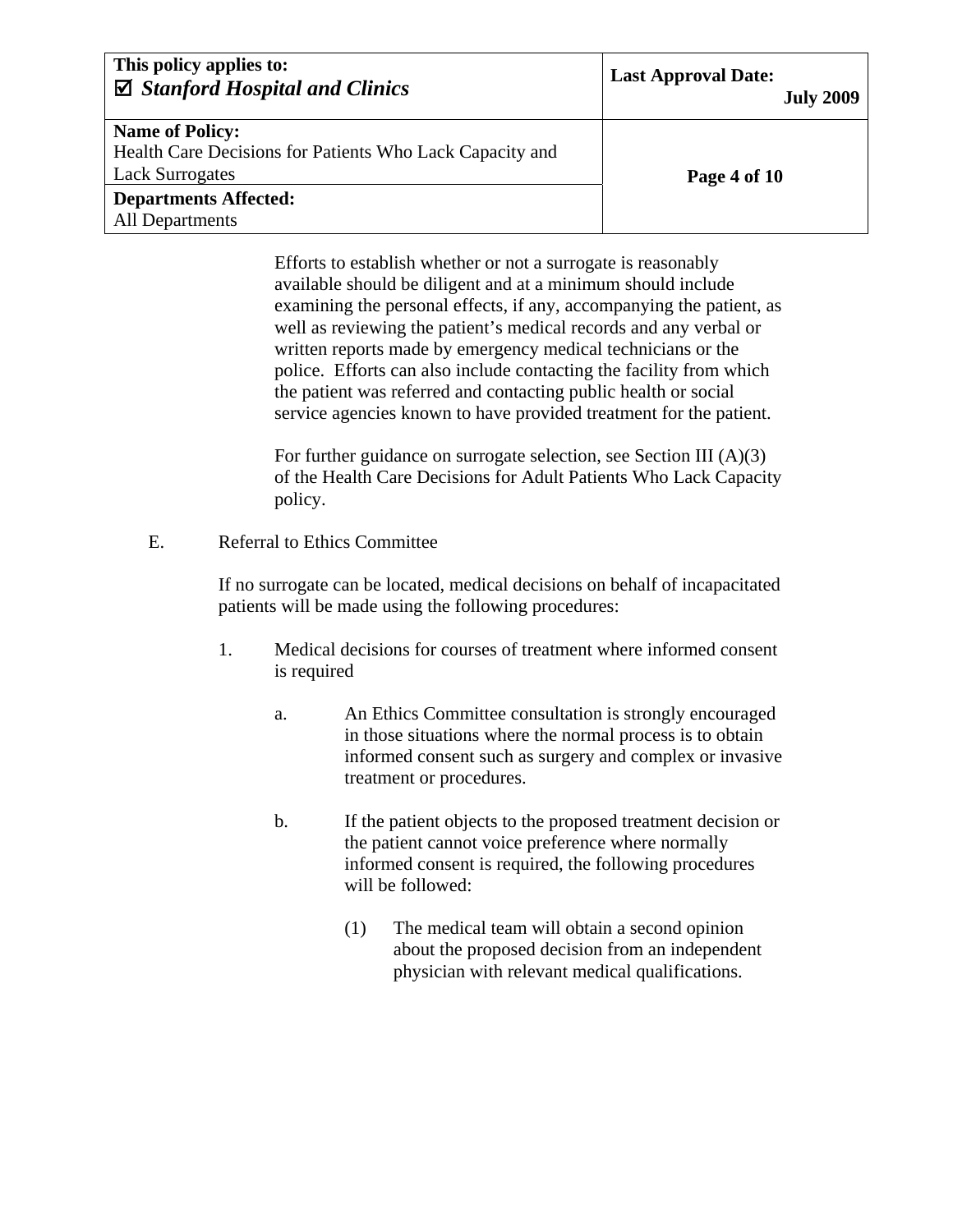| This policy applies to:<br>$\boxtimes$ Stanford Hospital and Clinics | <b>Last Approval Date:</b><br><b>July 2009</b> |
|----------------------------------------------------------------------|------------------------------------------------|
| <b>Name of Policy:</b>                                               |                                                |
| Health Care Decisions for Patients Who Lack Capacity and             |                                                |
| <b>Lack Surrogates</b>                                               | Page 5 of 10                                   |
| <b>Departments Affected:</b>                                         |                                                |
| All Departments                                                      |                                                |

- (2) The Chair of the Ethics Committee will appoint a member of the Ethics Committee to review the proposed decision to ensure that the decision was made in conformity with this policy and, if so, to provide assent to the decision. If in the opinion of the Chair, the proposed treatment is invasive in nature and involves significant risk or will have a significant adverse impact upon the patient's physical independence or lifestyle, the review will be conducted by two members of the Ethics Committee, one of whom will be a non-medical member.
- (3) The member(s) of the Ethics Committee conducting the review will follow the procedures described at Sections  $(III)(E)(2)(d)$  and (e) below, to the extent appropriate to the circumstances.
- (4) If at the conclusion of the process, the member(s) of the Ethics Committee support(s) the proposed decision, the decision may be implemented. However, if the patient continues to object to the decision, Risk Management should be consulted prior to implementation of treatment to determine whether judicial intervention is required.
- 2. Medical decisions about withholding or withdrawing life-sustaining treatment
	- a. The medical team will obtain a second opinion about the proposed decision from an independent physician with relevant medical qualifications.
	- b. The Ethics consultant on call will appoint a subcommittee to review the proposed decision to ensure that the decision was made in conformity with this policy and, if so, to provide assent to the decision.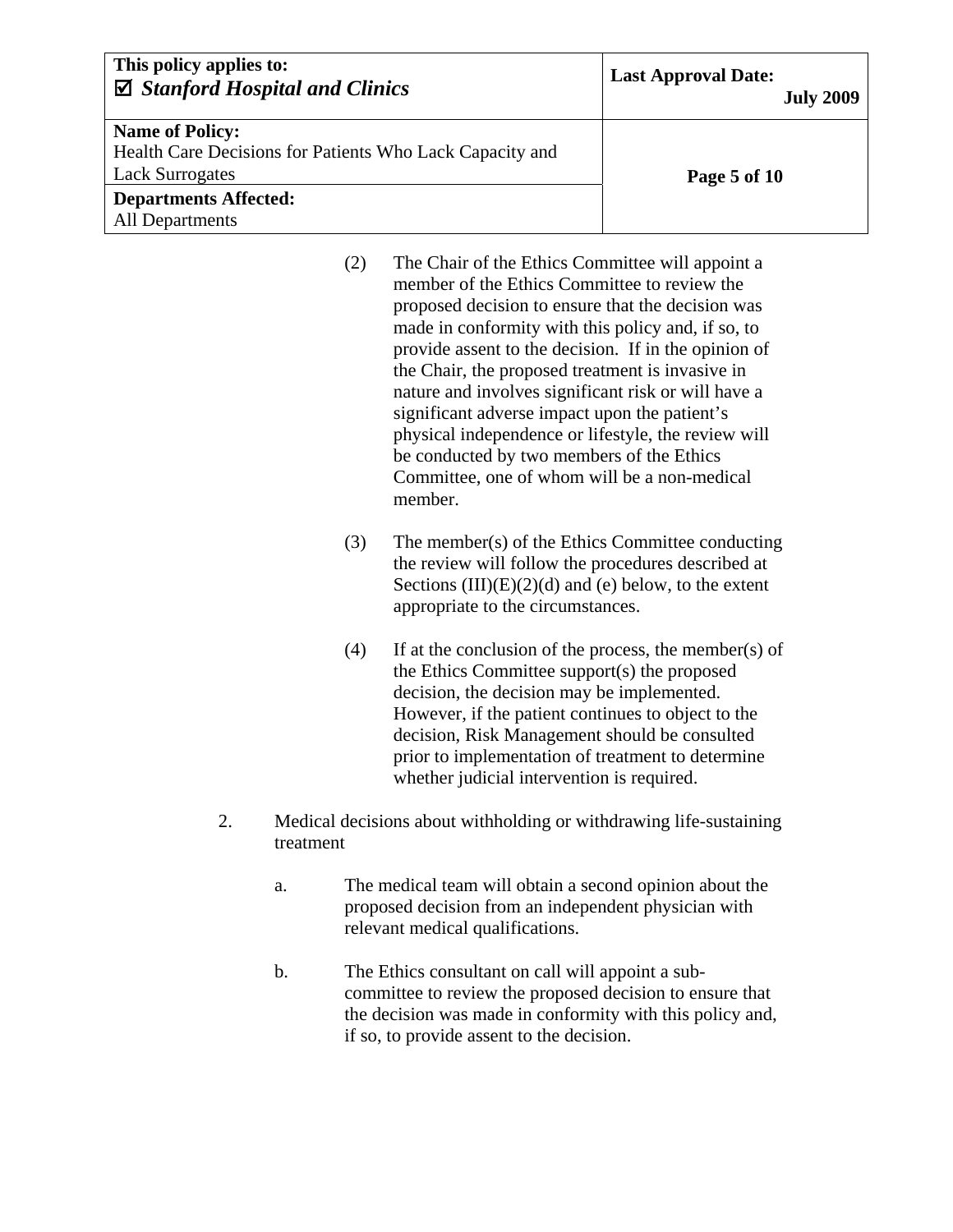| This policy applies to:<br>$\boxtimes$ Stanford Hospital and Clinics | <b>Last Approval Date:</b><br><b>July 2009</b> |
|----------------------------------------------------------------------|------------------------------------------------|
| <b>Name of Policy:</b>                                               |                                                |
| Health Care Decisions for Patients Who Lack Capacity and             |                                                |
| <b>Lack Surrogates</b>                                               | Page 6 of 10                                   |
| <b>Departments Affected:</b>                                         |                                                |
| <b>All Departments</b>                                               |                                                |

c. Composition of Sub-Committee: The sub-committee will consist of a multidisciplinary group, including medical personnel capable of independently appreciating the medical consequences of the proposed healthcare decision. At least one non-medical member of the Ethics Committee will be named to the sub-committee. In addition, every effort will be made to include a community member of the Ethics Committee. All members will be asked whether they have any material conflict of interest, real or apparent, in the matter and, if so, will be excused from the sub-committee.

d. Conduct and Standards of Review by Sub-Committee: The sub-committee will advocate on behalf of the patient. The sub-committee will interview the patient, if practicable, to determine the patient's values and preferences, as well as the relevant medical treatment providers and anyone else closely involved with the patient. The sub-committee will inquire about the process to determine the decision-making capacity of the patient, the attempts made to learn about the patient's medical preferences and to locate a surrogate decision-maker, the medical basis for the conclusion that medical treatment should be withheld or withdrawn, and about the other available medical options and their likely outcomes. The sub-committee will consider the patient's cultural, ethnic or religious perspectives, if known. If possible, someone of the patient's cultural, ethnic or religious background should be consulted to determine if it is likely that these factors would influence what treatment the patient would prefer. The sub-committee will also inquire about the likelihood of restoring the patient to an acceptable quality of life. The patient's quality of life will be considered from the perspective of the patient and not from that imposed by any sub-committee member.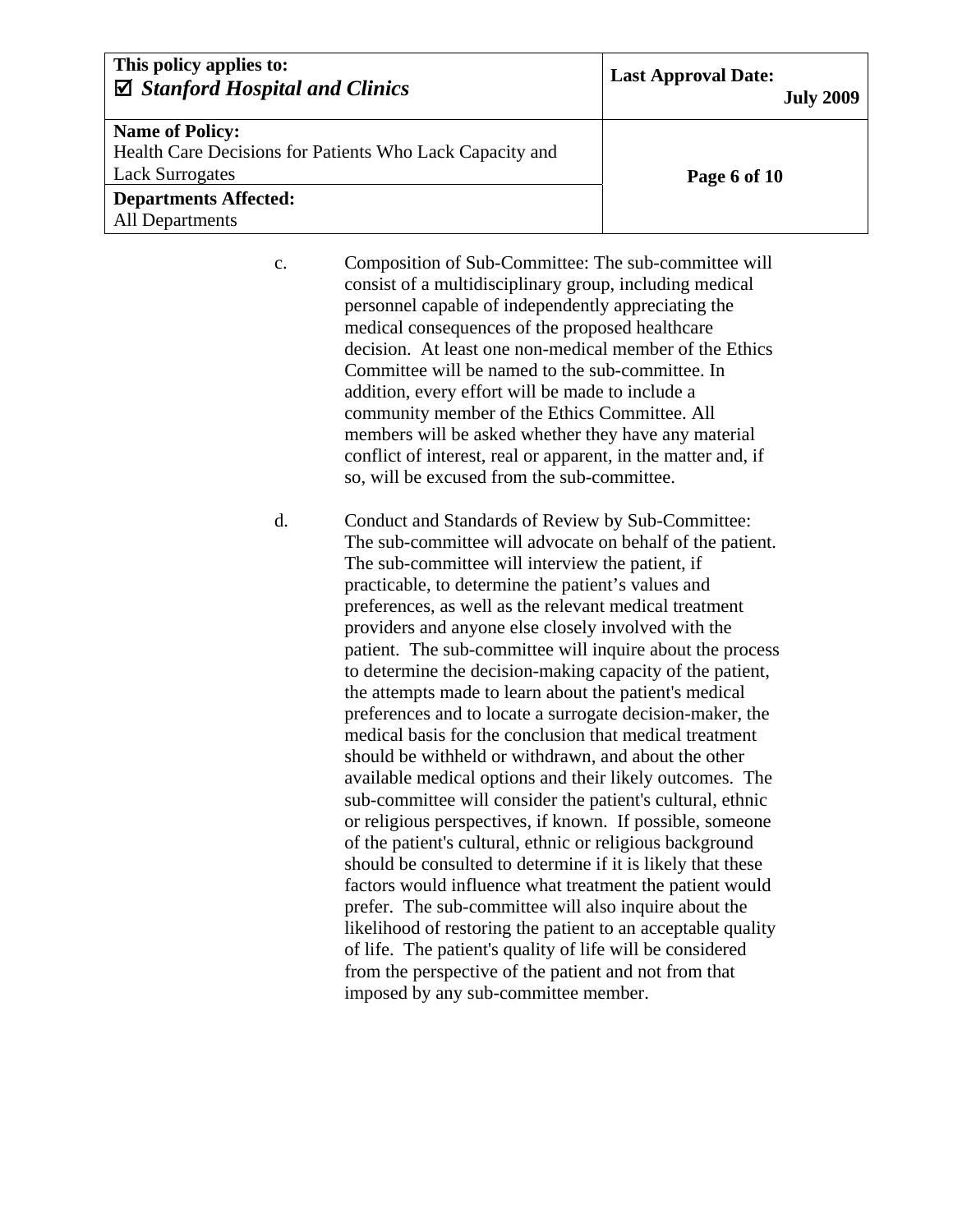| This policy applies to:<br>$\boxtimes$ Stanford Hospital and Clinics | <b>Last Approval Date:</b><br><b>July 2009</b> |
|----------------------------------------------------------------------|------------------------------------------------|
| <b>Name of Policy:</b>                                               |                                                |
| Health Care Decisions for Patients Who Lack Capacity and             |                                                |
| <b>Lack Surrogates</b>                                               | Page 7 of 10                                   |
| <b>Departments Affected:</b>                                         |                                                |
| All Departments                                                      |                                                |

The sub-committee will weigh and balance all of the above considerations, keeping in mind that the best interest of the patient do not require that life support be continued in all circumstances, such as when the patient is terminally ill and suffering, where there is no hope of recovery of cognitive functions, or where treatment is otherwise non-beneficial.

- e. Decision-making by Sub-Committee: The sub-committee will assure itself that there were adequate safeguards to confirm the accuracy of the diagnosis and that the proposed medical decision was made in good faith, was based on sound medical advice, and is in the patient's best interest according to this policy. The sub-committee can ask for further medical opinions to verify the primary conclusions. The sub-committee can also ask that further investigations be made about the availability of surrogates, the patient's treatment preferences, or other relevant matters. After this investigation is completed, the sub-committee will then make an independent finding about the proposed decision.
- f. Subsequent Action: If the sub-committee is in general agreement about the proposed decision, the decision should be communicated to the Chief of Staff and, if there is any indication that the patient could understand, to the patient. Prior to implementation of a medical decision to withhold or withdraw life-sustaining treatment, the Chief of Staff must approve the decision. In the event that the patient objects to the decision, the decision cannot be implemented prior to obtaining a judicial determination of the patient's incapacity and an order authorizing implementation of the decision. If the sub-committee cannot reach a general agreement or if it disapproves of the proposed medical decision, the Chief of Staff or his/her designee will be included in the decision-making process to assist in resolving any disagreements.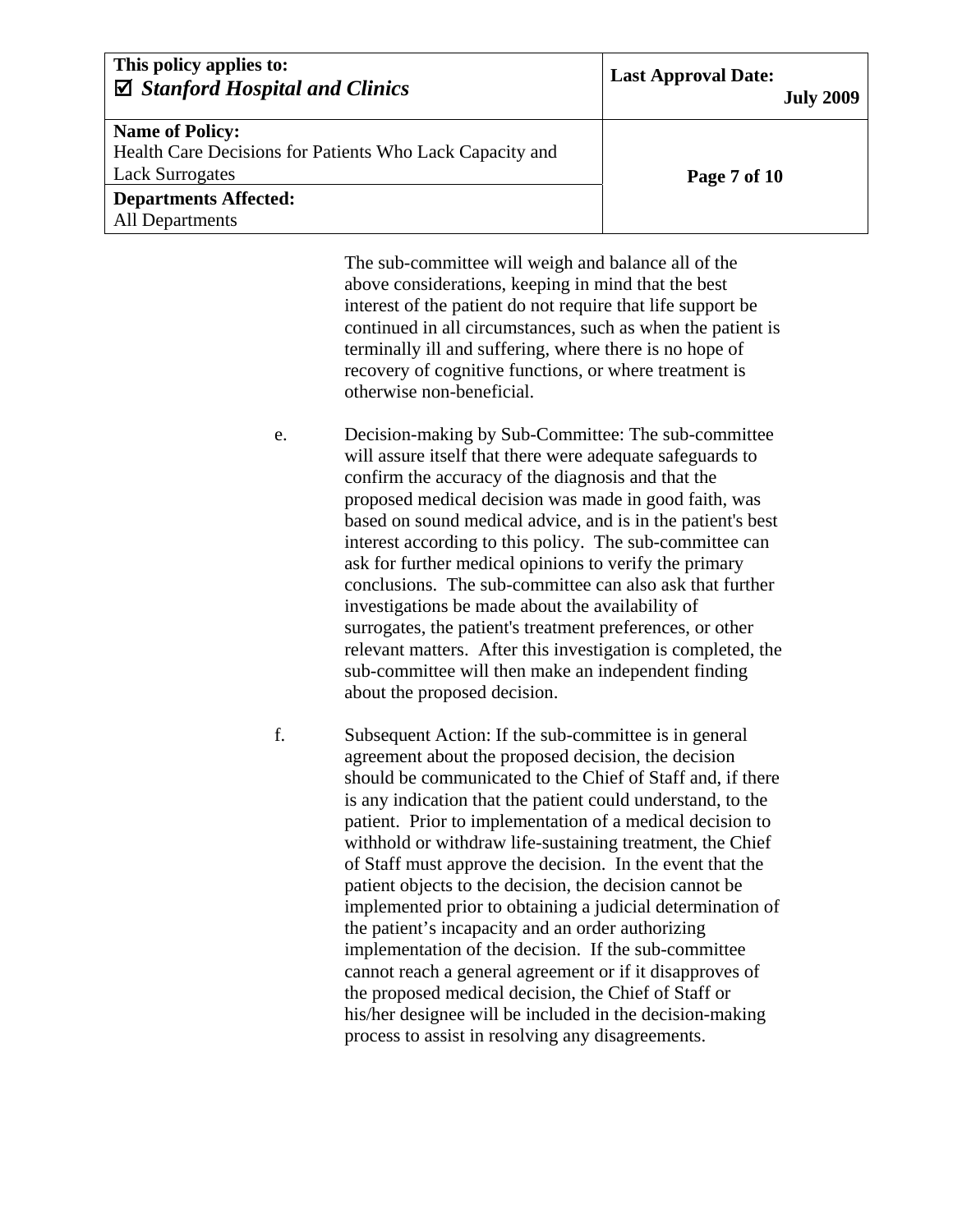| This policy applies to:<br>$\boxtimes$ Stanford Hospital and Clinics | <b>Last Approval Date:</b><br><b>July 2009</b> |
|----------------------------------------------------------------------|------------------------------------------------|
| <b>Name of Policy:</b>                                               |                                                |
| Health Care Decisions for Patients Who Lack Capacity and             |                                                |
| <b>Lack Surrogates</b>                                               | Page 8 of 10                                   |
| <b>Departments Affected:</b>                                         |                                                |
| All Departments                                                      |                                                |

Irresolvable conflicts among sub-committee members should be referred to Risk Management for possible legal resolution with the understanding that a legal remedy should only be sought in extreme circumstances.

Any implementation of a decision to withhold or withdraw life-sustaining medical treatment will be the responsibility of the primary treating physician.

#### 3. **Other types of medical decisions**

Decisions about medical treatments which do not ordinarily require informed consent can be made based on best clinical judgment, so long as it is in the patient's best interest and no prior objection has been expressed.

#### 4. **Record Keeping**

Signed, dated, and timed medical record progress notes will be written for the following:

- a. The findings used to conclude that the patient lacks medical decision making capacity.
- b. The finding that there is no durable power of attorney for healthcare, no conservator or guardian, no patientdesignated surrogate, and no medical instructions.
- c. The attempts made to locate surrogate decision-makers and the results of those attempts.
- d. Any interviews of individuals with a close personal relationship to the patient willing to serve as surrogate and facts to substantiate their qualifications under this policy.
- e. The medical bases for the decision to withhold or withdraw life-sustaining treatment and the likely outcome if the decision is implemented.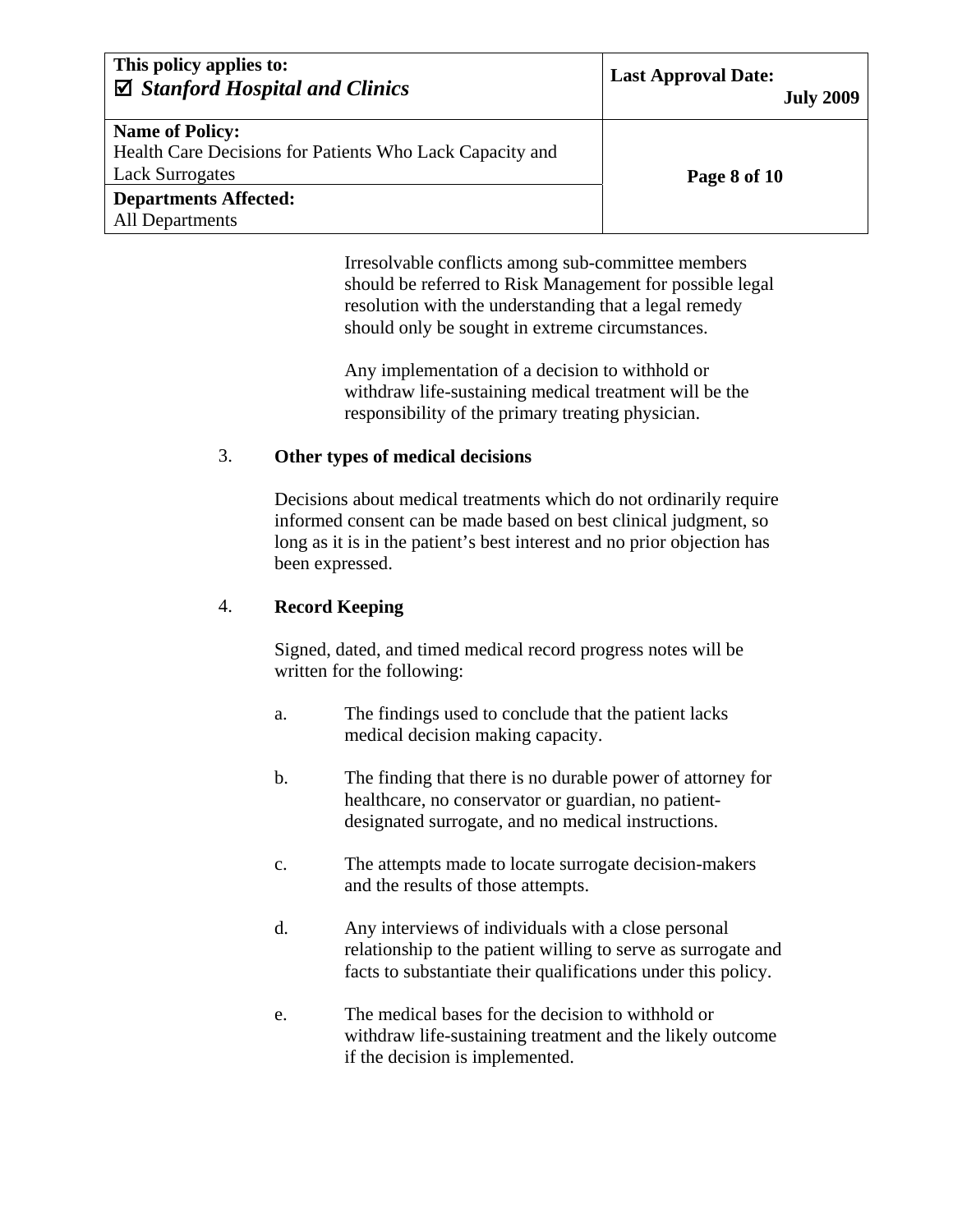| This policy applies to:<br>$\boxtimes$ Stanford Hospital and Clinics               | <b>Last Approval Date:</b><br><b>July 2009</b> |
|------------------------------------------------------------------------------------|------------------------------------------------|
| <b>Name of Policy:</b><br>Health Care Decisions for Patients Who Lack Capacity and |                                                |
| <b>Lack Surrogates</b><br><b>Departments Affected:</b>                             | Page 9 of 10                                   |
| All Departments                                                                    |                                                |

f. Any findings and conclusions by the independent physician, the ethics consultant, the appointed ethics subcommittee, or the Chief of Staff.

### **IV. COMPLIANCE**

- A. All workforce members including employees, contracted staff, students, volunteers, credentialed medical staff, and individuals representing or engaging in the practice at SHC/LPCH are responsible for ensuring that individuals comply with this policy;
- B. Violations of this policy will be reported to the Department Manager and any other appropriate Department as determined by the Department Manager or in accordance with hospital policy. Violations will be investigated to determine the nature, extent, and potential risk to the hospital. Workforce members who violate this policy will be subject to the appropriate disciplinary action up to and including termination.

## **V. RELATED DOCUMENTS**

- A. Informed Consent Policy
- B. Health Care Decisions for Adult Patients Who Lacks Capacity Policy

# **VI. DOCUMENT INFORMATION**

- A. Legal Authority/References
	- 1. Veterans Health Administration, Department of Veterans Affairs, Informed Consent, VHA Directive 1004, February 21, 1996, pages 5-7, citing as authority 38 CFR 17.32 and 62 FR 53961.
	- 2. Kirschner, M. and Michel, V., The Guideline Addendum, April 2, 1990. LACMA Physician Guidelines for Foregoing Life-Sustaining Treatment for Adult Patients. Supplement: Patient's Without Decision-Making Capacity Who Lack Surrogates, LACMA Physician, July 12, 1993.
	- 3. 22 CCR 70707
	- 4. Joint Commission, Hospital Accreditation Manual, 2009
	- 5. California Probate Code § 3200 et seq
	- 6. Health Care Decisions Law (California Probate Code § 4600), specifically, Part 2, Uniform Health Care Decisions Act (California Probate Code §§ 4670, 4735)
- B. Author/Original Date